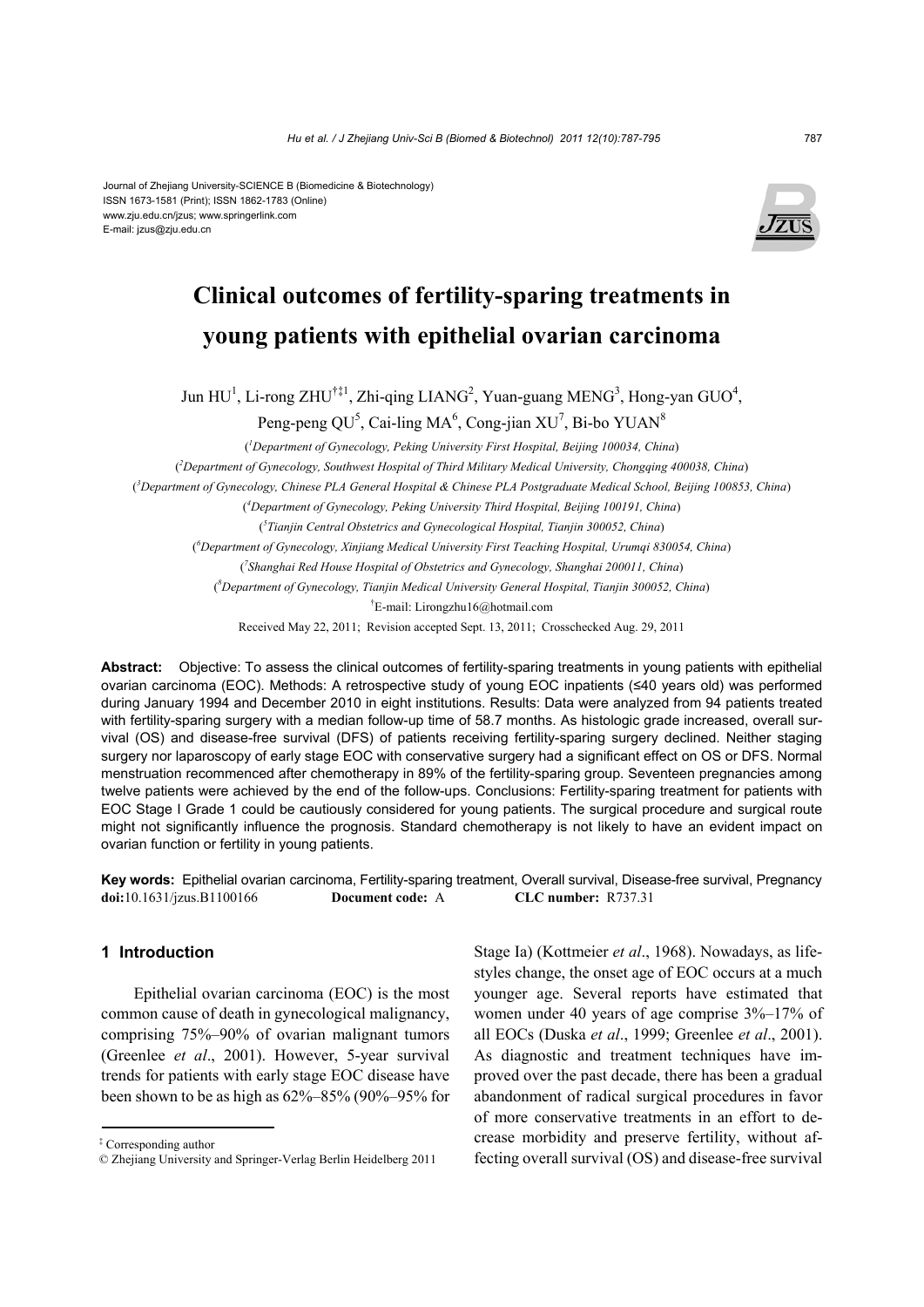(DFS) (Berman, 2003).

Literature on the conservative management of EOC in selected patients is limited (DiSaia, 1989). Only four studies involving relatively large numbers of patients have been published (Colombo *et al*., 1994; Schilder *et al*., 2002; Park *et al*., 2008; Kajiyama *et al*., 2010). However, as the results of such studies remain controversial, we designed a large retrospective multicenter analysis of conservative management of EOC in China, to evaluate the clinical outcomes and fertility of young EOC patients who underwent fertilitysparing treatment.

## **2 Materials and methods**

## **2.1 Patients**

A multicenter retrospective study was conducted by members of several hospitals affiliated to universities, involving the collection and analysis of cases of conservative treatment of EOC. Data were recorded from medical documents. Only women under 40 years of age and with more than 12 months of post-surgical follow-up were included. Ninety-four patients were enrolled during January 1994 and December 2010.

Disease was staged as recommended by the International Federation of Gynecology and Obstetrics (FIGO, 1989) classification. Two experienced pathologists were assigned for the pathological diagnosis of invasive ovarian cancer. Histological diagnosis was performed according to the World Health Organization (WHO) criteria (Scrov *et al*., 1973). Adjuvant therapy was given to patients at stages higher than Ic and early-stage patients with high-risk factors, including high tumor grade, clear cell histologic type, etc. Adjuvant platinum-based chemotherapeutic regimens included TP (taxol and platinum), CP (cyclophosphamide and platinum), or CAP (cyclophosphamide, adriamycin and platinum). Follow-up after primary treatment consisted of clinical visits every three months for two years, then every six months during the next three years, and yearly thereafter. All patients were interviewed by telephone to assess their obstetrical outcomes.

Fertility-sparing surgery (FSS) is a surgical treatment in which one ovary and the uterus are conserved. A complete staging operation included the following procedures: peritoneal washing, intracolonic or partial omentectomy, and retroperitoneal/paraaortic lymph node dissection or biopsy. All other cases were considered to have incomplete surgical staging.

## **2.2 Statistical analysis**

OS, DFS, and menstruation or fertility were evaluated as clinical outcomes. Specific prognostic factors, such as stage, histology, grade, staging procedures, and surgery route, were analyzed. Survival distributions were calculated by the Kaplan-Meier method and statistical significance was determined using the log-rank test. Risk factors for DFS were analyzed using Cox proportional hazard survival regression. All variables were categorized and included in the analysis. The significance level was set at *P*<0.05. SPSS software Version 11.5.0 (SPSS, Institution Inc., Somers, NY, USA) was used.

## **3 Results**

## **3.1 Patient characteristics**

From the medical records of the multicentric institutions between January 1994 and December 2010, a total of 110 patients' data were reviewed. Sixteen patients were excluded from this study because of incomplete clinical data or for being lost to follow up. Ninety-four records satisfied all inclusion criteria. The characteristics of the patients enrolled are shown in Table 1.

**Table 1 Characteristics of patients (***n***=94) undergoing conservative treatment**

| Characteristics             | Value               |
|-----------------------------|---------------------|
| Age (year)                  | $28.3(21.0-40.0)$   |
| Gravidity times             | $1(0-3)$            |
| Parity times                | $0.4(0.0-2.0)$      |
| Nulliparous                 | 40.4% (38/94)       |
| Previous history of surgery |                     |
| Cystectomy                  | 18.1% (17/94)       |
| Salpingo-oophorectomy       | $3.2\%$ (3/94)      |
| Preoperative serum levels   |                     |
| CA125>35 U/ml               | 27.7% (26/94)       |
| $CA125$ (U/ml)              | 291.7 (15.0–2500.0) |
| Tumor size (cm)             | $11.5(3.0-20.0)$    |
| Residual tumor size (cm)    | $0.8(0.0-3.0)$      |
| Chemotherapy                |                     |
| Standard chemotherapy       | 68.1% (64/94)       |
| No chemotherapy             | 20.2% (19/94)       |
| Non-standard chemotherapy   | 11.7% (11/94)       |

\*Values are presented as mean (range) or percentage (number of subjects)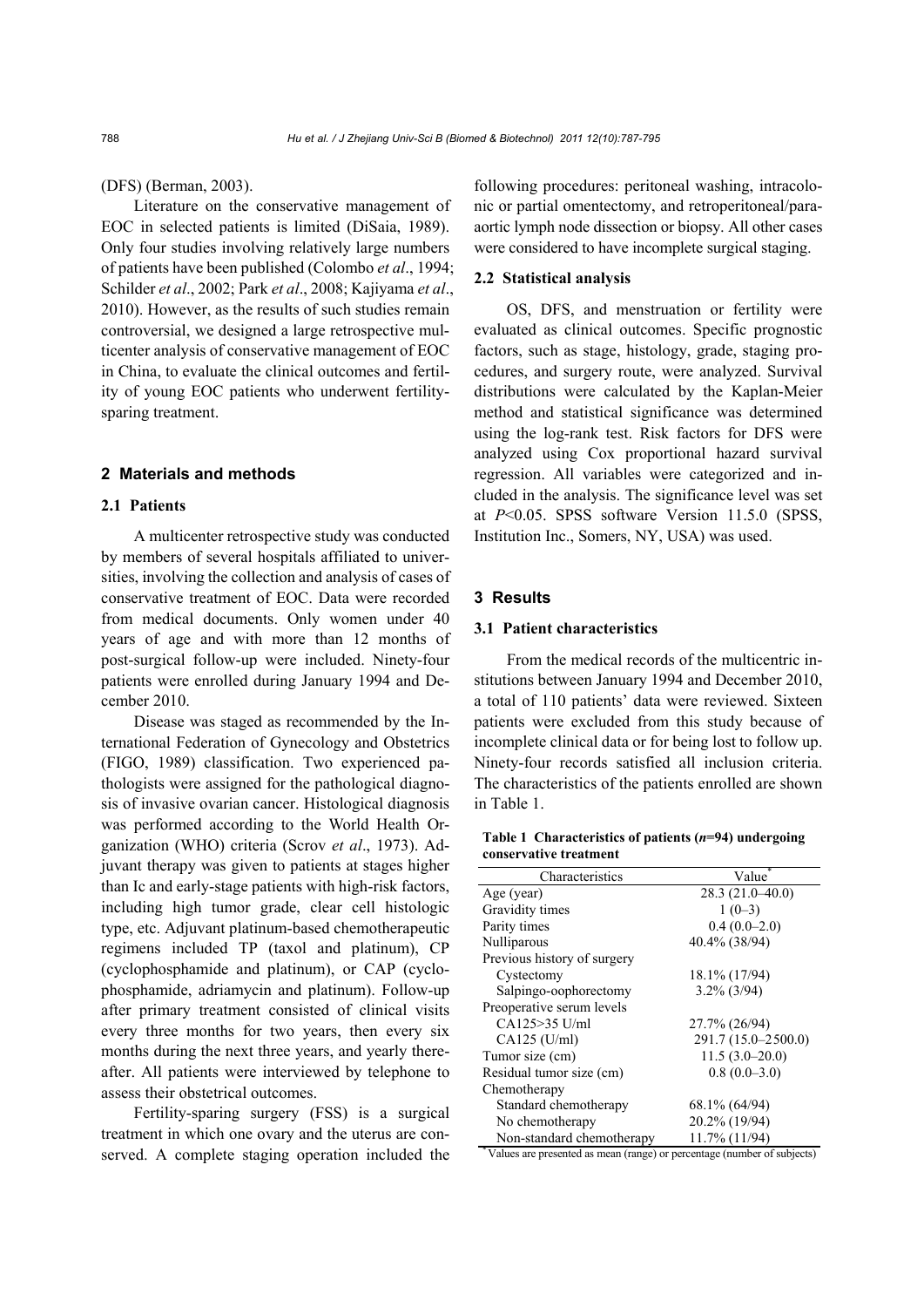Table 2 illustrates the detailed oncological data (including stage, grade, and histology) of patients receiving FSS. The median follow-up time was 58.7 months (range 12–196 months). In China, the indications for FSS of EOC are quite strict. Most practices converge to early stage and highly differentiated cases. In our study there were only a few cases at stages higher than Ic or at grades higher than 2, and some patients were not required even to receive subsequent chemotherapy. These factors were taken into account in our analysis of the results.

**Table 2 Patient demographics and tumor characteristics in cases (***n***=94) studied**

| Characteristics   | Number of patients |
|-------------------|--------------------|
| FIGO stage        |                    |
| Ia                | 46 (48.9%)         |
| Ib                | $8(8.5\%)$         |
| Ic                | 28 (29.8%)         |
| П                 | $1(1.1\%)$         |
| Ш                 | 11(11.7%)          |
| IV                | $0(0.0\%)$         |
| Histological type |                    |
| Serous            | 34 (36.2%)         |
| Mucinous          | 34 (36.2%)         |
| Endometrioid      | $9(9.6\%)$         |
| Clear cell        | $4(4.3\%)$         |
| Mixed             | $6(6.4\%)$         |
| Others            | $7(7.4\%)$         |
| Grade             |                    |
| 1                 | 64 (68.1%)         |
| 2                 | 13 (13.8%)         |
| 3                 | $1(1.1\%)$         |
| NG                | 16 (17.0%)         |

NG: not graded

#### **3.2 Prognostic outcomes**

Among the patients enrolled, there were four cases of tumor-related death, with a mean survival of 132 months (95% CI 116–147 months). Disease recurred in nine patients after primary surgery, with a recurrence rate of 9.6% (9/94). Most recurrences occurred in Stages II and III disease. One case of Stage II and eleven cases of Stage III were included in this study. Five patients presented with apparent Stages II and III before the operation, and seven patients were upstaged after staging, having initially been diagnosed with early stage disease (Table 3).

### 3.2.1 Stage, grade and histology

Estimates of OS and DFS were obtained by Kaplan-Meier analysis of data from Stages Ia–Ic patients who underwent FSS (Fig. 1). For patients with Stage Ia, Ib, or Ic disease, the 5-year OS rates were 92.3%, 100.0%, and 88.0%, respectively (*P*= 0.7640), and the 5-year DFS rates were 92.3%, 100.0%, and 83.9%, respectively (*P*=0.0944). Although the survival duration of Stage Ic patients was shorter than that of Stage Ia patients, the difference was not significant. Differences between the DFS of Stages Ia, Ib and Ic patients were not statistically significant. Among the 28 cases of Stage Ic, 6 had surface excrescence, 9 had intra-operative rupture, and 13 had cytology positive sub-groups. There were no significant differences in OS (*P*=0.4675) or DFS (*P*=0.0591) among these sub-groups.

**Table 3 Clinical characteristics of FSS patients with Stage II or III**

| No. | Age<br>(year) | Initial surgery   | Stage       | HТ           | Grade          | <b>PBC</b>       | (month) | <b>RS</b> | $t_{\rm f}$<br>(month) | <b>Status</b> |
|-----|---------------|-------------------|-------------|--------------|----------------|------------------|---------|-----------|------------------------|---------------|
|     | 29            | USO+OM            | <b>IIIc</b> | Serous       | NG             | Yes              | 22      | Rectum    | 23                     | <b>DOD</b>    |
| 2   | 33            | UC                | IIIa        | Clear cell   | NG             | Yes <sup>*</sup> | 7       | Ovary     | 9                      | <b>DOD</b>    |
| 3   | 37            | BC                | <b>IIIc</b> | Mucinous     |                | Yes              | 26      | PС        | 31                     | AWD           |
| 4   | 28            | USO+OM            | <b>IIIc</b> | Endometrioid |                | Yes              | NR      | NR        | 56                     | AWD           |
| 5   | 29            | $USO+CC$          | IIIa        | Serous       |                | Yes              | 24      | PC        | 58                     | <b>NED</b>    |
| 6   | 24            | <b>USO</b>        | <b>IIIc</b> | Mixed        |                | Yes              | NR      | NR.       | 15                     | AWD           |
| 7   | 21            | USO+OM+PLND/PALND | IIIa        | Mucinous     | 2              | Yes              | NR      | NR.       | 53                     | <b>DOD</b>    |
| 8   | 30            | $UC+BO+OM$        | Шc          | Endometrioid | $\overline{2}$ | Yes              | NR      | NR.       | 35                     | <b>NED</b>    |
| 9   | 37            | USO+OM+PLND/PALND | <b>IIIc</b> | Endometrioid | $\overline{2}$ | Yes              | 24      | PC.       | 36                     | <b>DOD</b>    |
| 10  | 33            | $USO+BO$          | Н           | Serous       |                | Yes              | NR      | NR.       | 50                     | <b>NED</b>    |
| 11  | 29            | USO+OM            | Шa          | Endometrioid |                | Yes              | NR      | <b>NR</b> | 48                     | <b>NED</b>    |
| 12  | 31            | USO+OM+PLND/PALND | Шc          | Mixed        |                | Yes              | NR      | NR        | 52                     | <b>NED</b>    |

HT: histological type; PBC: platinum-based chemotherapy; *t*r: time to recurrence; RS: recurrence site; *t*f: follow-up time; USO: unilateral salpingo-oophorectomy; OM: omentectomy; UC: unilateral cystectomy; BC: bilateral cystectomy; CC: contralateral cystectomy; PLND/PALND: pelvic/para-aortic lymph nodes dissection or biopsy; BO: biopsy from the opposite ovarian; NG: not graded; NR: no recurrence; PC: peritoneal cavity recurrence; DOD: died of the disease; AWD: alive with the disease; NED: no evidence of the disease. Non-standard platinum-based chemotherapy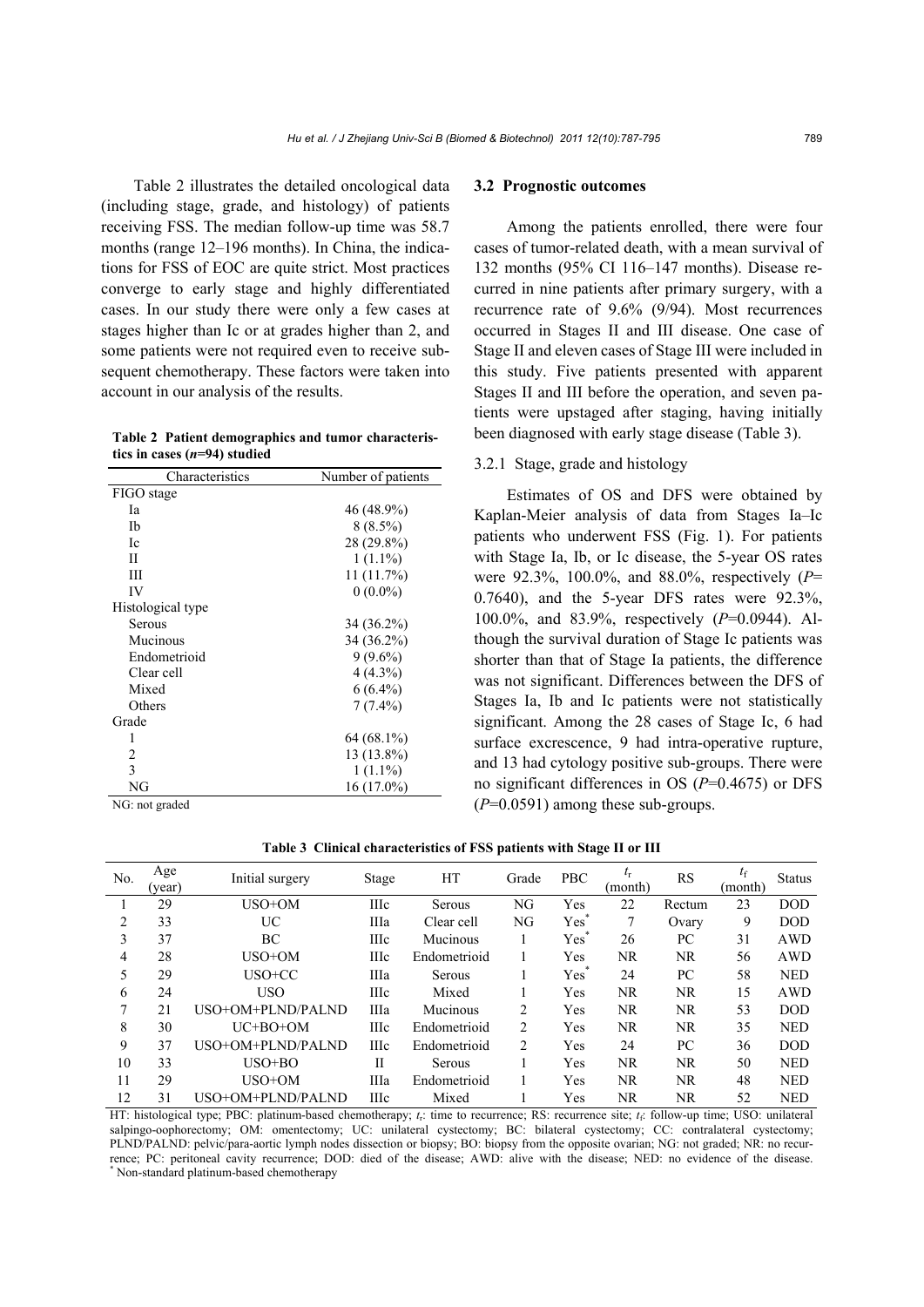

**Fig. 1 Survival analyses of Stages Ia–Ic patients undergoing FSS** 

(a) Overall survival; (b) Disease free survival

The relationships between OS and DFS and tumor grade are shown in Fig. 2. For patients with Grade 1, 2, or 3 disease, the 5-year OS rates were 95.6%, 85.7%, and 55.0%, respectively (*P*=0.0001), and the 5-year DFS rates were 88.9%, 83.0%, and 35.7%, respectively (*P*=0.0188). These results indicate that patients with higher tumor grades would have a poorer prognosis. Even in patients with Stage Ia disease, the OS and DFS rates of Grade 3 disease were significantly poorer than those of patients with Grade 1 disease (*P*=0.001).

For patients with serous, mucinous, endometrioid, clear cell, or mixed histology, the 5-year DFS rates were 85.1%, 76.2%, 100.0%, 66.7%, and 88.1%, respectively (*P*=0.3315), and the 5-year OS rates were 69.5%, 70.7%, 87.5%, 66.7%, and 80.1%, respectively (*P*=0.6475). Differences in prognosis among histological types were not statistically significant (Fig. 3). If we divide the cases into serous and non-serous histology groups, the differences in OS (*P*=0.4650) and DFS (*P*=0.5256) were not significant. Likewise, if we divide the cases into high risk and usual histology groups, the differences in OS (*P*=0.1168) and DFS (*P*=0.8001) were not significant.



**Fig. 2 Survival analyses by tumor grade of patients undergoing FSS** 

(a) Overall survival; (b) Disease free survival



**Fig. 3 Survival analyses by histological type of patients undergoing FSS** 

(a) Overall survival; (b) Disease free survival. Histology: 1, serous; 2, mucinous; 3, endometrioid; 4, clear cell; 5, mixed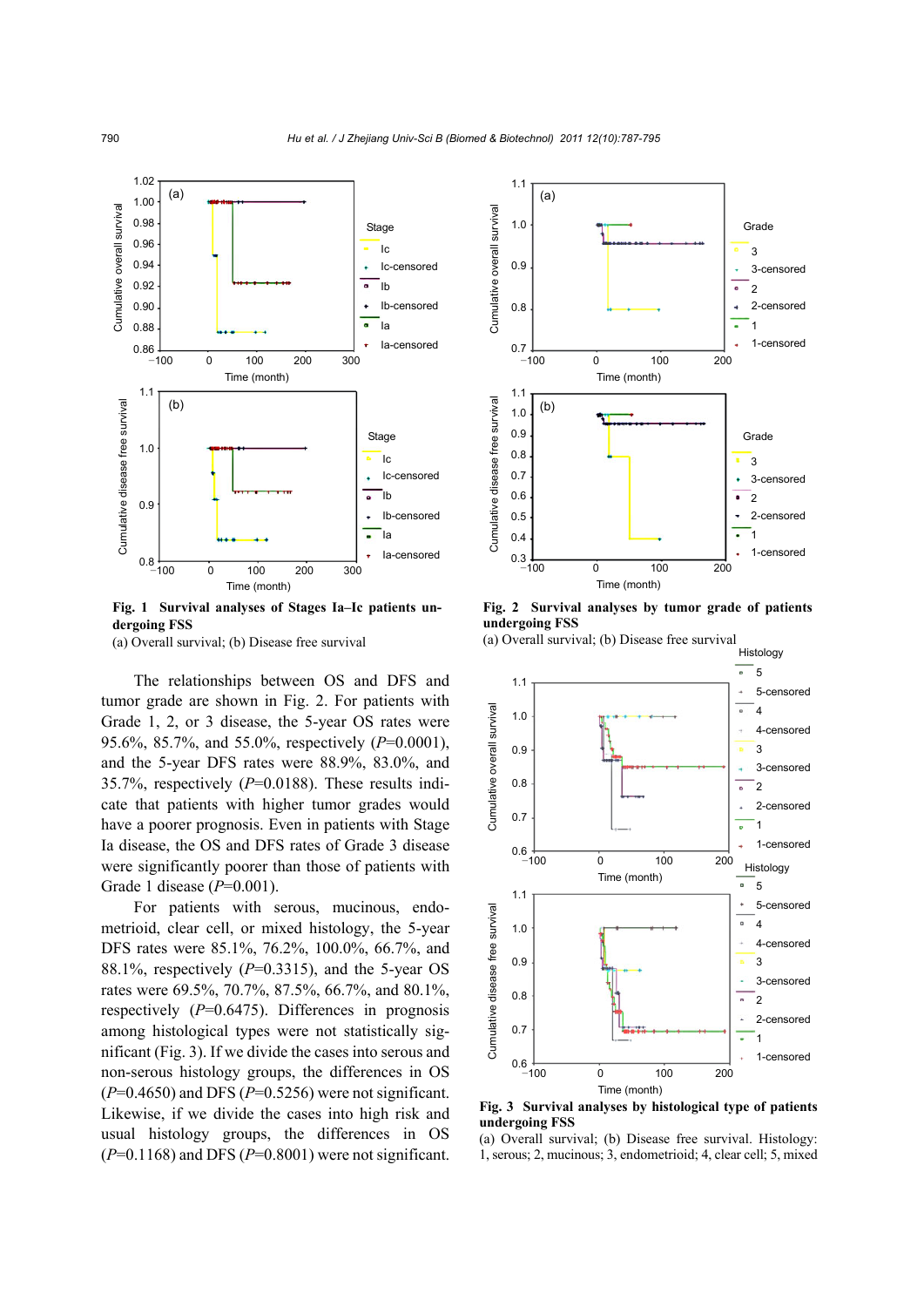#### 3.2.2 Staging procedure and surgical route

Ninety-four cases of conservative surgery comprised cases of complete staging surgery (SS) and surgery without complete staging procedure (non-SS) (Table 4). Of the 94 patients, 22 had laparoscopies and 72 had laparotomies, including 5 cases in which laparoscopy had to be changed into laparotomy intraoperatively. Many patients underwent unilateral cystectomy and six patients underwent bilateral cystectomy. This differs from the outcome of other case series, because most of our cases converged to Stage Ia with only one ovary involved. Therefore, most of these patients underwent unilateral cystectomy with or without biopsy. The prognosis of these patients was quite promising, since in only two cases disease recurred in the contralateral ovary and in only one case the patient died of the disease. Moreover, our series had eight cases of Stage Ib, six of which underwent bilateral cystectomy, and two of which underwent unilateral salpingo-oophorectomy and biopsy. The diagnosis and staging of the two cases were not confirmed until the post-operational pathology was completed. The outcomes are shown in Table 5.

Kaplan-Meier analysis was used to estimate OS and DFS of those patients receiving SS/non-SS and laparoscopy/laparotomy classified by FIGO stage (Ia–Ic). The results showed that there was no significant difference between the SS and non-SS groups (OS: *P*=0.0813; DFS: *P*=0.4009). Also, the differences in DFS and OS between laparoscopy and laparotomy were not statistically significant (OS: *P*=0.5454; DFS: *P*=0.8213).

#### 3.2.3 Risk factors for recurrence

The DFS of patients with conservative treatment in our study was analyzed in order to look into the risk factors for recurrence. Results were analyzed using the Cox proportional hazards model. We modeled all categories of each variable and controlled for all variables that may predict the event. We selected variables based on previous studies (Wright *et al*., 2009; Satoh *et al.*, 2010), and all variables were included in the analysis. There were no significant predictors of DFS from the multivariate analysis (Table 6).

**Table 4 Types of surgery in initial treatment**

| Type of surgery | Number of patients |
|-----------------|--------------------|
| SS group        | 23                 |
| USO+OM+RLND     | 15                 |
| USO+OM+RLND+BO  | 4                  |
| USO+OM+RLND+CC  | 1                  |
| UC+OM+RLND      | $\mathfrak{D}$     |
| UC+OM+RLND+BO   |                    |
| Non-SS group    | 71                 |
| USO             | 28                 |
| USO+CC          | 6                  |
| USO+BO          | 4                  |
| UC              | 20                 |
| <b>BC</b>       | 6                  |
| $UC+BO$         | 1                  |
| UC+OM+BO        | 1                  |
| USO+OM          | 4                  |
| USO+OM+BO       |                    |

Descriptive statistics was used for data process. USO: unilateral salpingo-oophorectomy; OM: omentectomy; RLND: retroperitoneal lymph nodes dissection or biopsy; BO: biopsy from the opposite ovarian; CC: contralateral cystectomy; UC: unilateral cystectomy; BC: bilateral cystectomy

| No. | Age<br>(year) | Initial surgery      | Surgical<br>route | Histological<br>type | Grade | Platinum-based<br>chemotherapy | Follow-up time<br>(month) | <b>Status</b> |
|-----|---------------|----------------------|-------------------|----------------------|-------|--------------------------------|---------------------------|---------------|
|     | 33            | USO+BO+OM            | Lap               | Serous               |       | Yes                            | 61                        | <b>NED</b>    |
| ∍   | 28            | BC                   | Exp               | Endometrioid         | 2     | Yes                            | 62                        | <b>NED</b>    |
|     | 28            | BC                   | Exp               | Serous               |       | Yes                            | 70                        | <b>NED</b>    |
| 4   | 34            | BC                   | Exp               | Serous               | 2     | $Yes^*$                        | 45                        | <b>NED</b>    |
|     | 38            | BC                   | Lap               | Serous               |       | Yes                            | 28                        | <b>NED</b>    |
| 6   | 21            | BC                   | Exp               | Mucinous             |       | Yes                            | 15                        | <b>NED</b>    |
|     | 20            | USO+BO+OM+PLND/PALND | Lap               | Mixed                | NG    | Yes                            | 13                        | <b>NED</b>    |
| 8   | 21            | ВC                   | Exp               | Endometrioid         | NG    | Yes                            | 197                       | <b>NED</b>    |

**Table 5 Clinical characteristics of Stage Ib patients**

USO: unilateral salpingo-oophorectomy; BO: biopsy from the opposite ovarian; OM: omentectomy; BC: bilateral cystectomy; PLND/PALND: pelvic/para-aortic lymph nodes dissection or biopsy; Lap: laparoscopy; Exp: exploration; NG: not graded; NED: no evidence of the disease. \* Non-standard platinum-based chemotherapy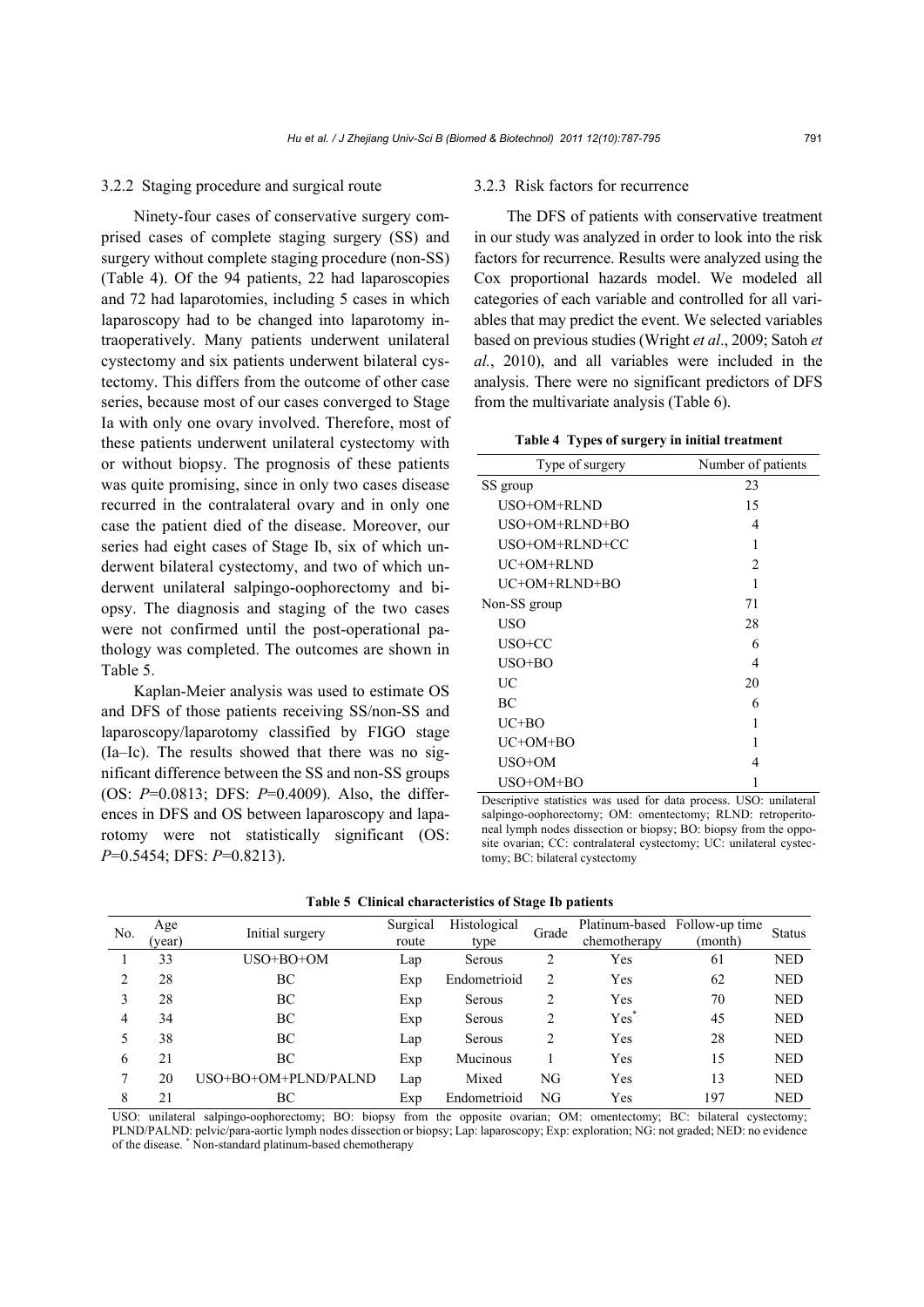| Factor                           | Р            | <b>OR</b>    | 95% CI          |
|----------------------------------|--------------|--------------|-----------------|
| Age                              |              |              |                 |
| $<$ 25 years                     | $\mathbf{1}$ | $\mathbf{1}$ | $\mathbf{1}$    |
| $25-40$ years                    | 0.349        | 0.86         | $0.63 - 1.17$   |
| Tumor size                       |              |              |                 |
| $\leq$ 5 cm                      | 1            | 1            | 1               |
| $>5$ cm                          | 0.285        | 1.18         | $0.87 - 1.59$   |
| Preoperational CA125             |              |              |                 |
| $\leq$ 35 U/L                    | $\mathbf{1}$ | $\mathbf{1}$ | $\mathbf{1}$    |
| $>35$ U/L                        | 0.114        | 0.98         | $0.96 - 1.00$   |
| Residual tumor size              |              |              |                 |
| ≤1 cm                            | 1            | 1            | 1               |
| $>1$ cm                          | 0.225        | 0.11         | $0.00 - 3.86$   |
| Stage                            |              |              |                 |
| I                                | $\mathbf{1}$ | $\mathbf{1}$ | $\mathbf{1}$    |
| П                                | 0.063        | 7.01         | $0.86 - 90.17$  |
| Ш                                | 0.051        | 8.93         | 0.99-80.32      |
| Histology                        |              |              |                 |
| Serous                           | 1            | $\mathbf{1}$ | 1               |
| Non-serous                       | 0.408        | 0.63         | $0.21 - 1.88$   |
| Tumor grade                      |              |              |                 |
| 1                                | $\mathbf{1}$ | $\mathbf{1}$ | $\mathbf{1}$    |
| 2                                | 0.104        | 10.45        | 0.84-119.62     |
| 3                                | 0.086        | 12.25        | $0.70 - 213.59$ |
| Peritoneal cytology              |              |              |                 |
| Negative                         | $\mathbf{1}$ | $\mathbf{1}$ | 1               |
| Positive                         | 0.258        | 1.71         | $0.99 - 2.18$   |
| Ascites                          |              |              |                 |
| Absent                           | $\mathbf{1}$ | 1            | $\mathbf{1}$    |
| Present                          | 0.167        | 0.92         | $0.13 - 4.68$   |
| Capsular integrity               |              |              |                 |
| Intact                           | $\mathbf{1}$ | $\mathbf{1}$ | $\mathbf{1}$    |
| Invaded/ruptured                 | 0.380        | 1.36         | $1.10 - 3.09$   |
| Chemotherapy                     |              |              |                 |
| Standard                         | $\mathbf{1}$ | 1            | 1               |
| Non-standard/<br>no chemotherapy | 0.088        | 14.08        | $0.67 - 294.76$ |
| Staging procedure                |              |              |                 |
| SS                               | $\mathbf{1}$ | 1            | 1               |
| Non-SS                           | 0.417        | 1.09         | $0.35 - 3.87$   |
| Surgical route                   |              |              |                 |
| Lap                              | $\mathbf{1}$ | 1            | 1               |
| Exp                              | 0.563        | 2.19         | $0.87 - 5.47$   |

**Table 6 Prognostic factors of DFS of EOC**

OR: odds ratio; 95% CI: 95% confidence interval; SS: complete staging surgery; non-SS: surgery without complete staging procedure; Lap: laparoscopy; Exp: exploration. Upper references are normalized to 1

#### **3.3 Reproductive outcomes**

In our current study, normal menstruation recommenced three months after operation or two months after chemotherapy in 89% of patients who underwent FSS. Sixty-nine patients were menstruating regularly, except for six cases of polymenorrhea, and 36 out of 45 patients who had the desire for pregnancy had chemotherapy perioperatively. Pregnancy outcomes are shown in Table 7. The stages of three women requiring fertility treatment after conservative surgery were Ia, Ic, and IIIc. No recurrence was seen among the 12 pregnant patients, and the offsprings were all normal.

|              |  | Table 7 Pregnancy outcomes after conservative treat- |  |
|--------------|--|------------------------------------------------------|--|
| ment for EOC |  |                                                      |  |

| Characteristics                                     | Value <sup>*</sup> |
|-----------------------------------------------------|--------------------|
| Known desire for pregnancy                          | 45                 |
| Patients who conceived                              | 12                 |
| Total pregnancies                                   | 17                 |
| Age at conception (year)                            | $29.2(24.0-35.0)$  |
| Time to conceive (month)                            | $28.6(4.0-37.0)$   |
| Spontaneous pregnancies                             | 14                 |
| Induction of ovulation+intrauterine<br>insemination | 1                  |
| In vitro fertilization                              | 2                  |
| Spontaneous abortion                                | 3                  |
| Elective abortion                                   | 5                  |
| Term deliveries                                     | 7                  |
| Live newborns                                       | 7                  |
| Vaginal delivery                                    | 3                  |
| Cesarean section                                    | 4                  |
| Ongoing pregnancy                                   | 2                  |

Descriptive statistics was used for data process. Values are presented as mean (range) or number of subjects

#### **4 Discussion**

#### **4.1 Surgical indication of FSS in EOC**

In 2005, the National Comprehensive Cancer Network (NCCN) defines the surgical indication as Stage I EOC patients who desire to preserve their fertility function. Recently, conservative treatment of EOC has become a focus in this field. Most researchers consider that it is possible for young women with Stage Ia EOC to maintain their fertility and receive successful and safe treatment of their disease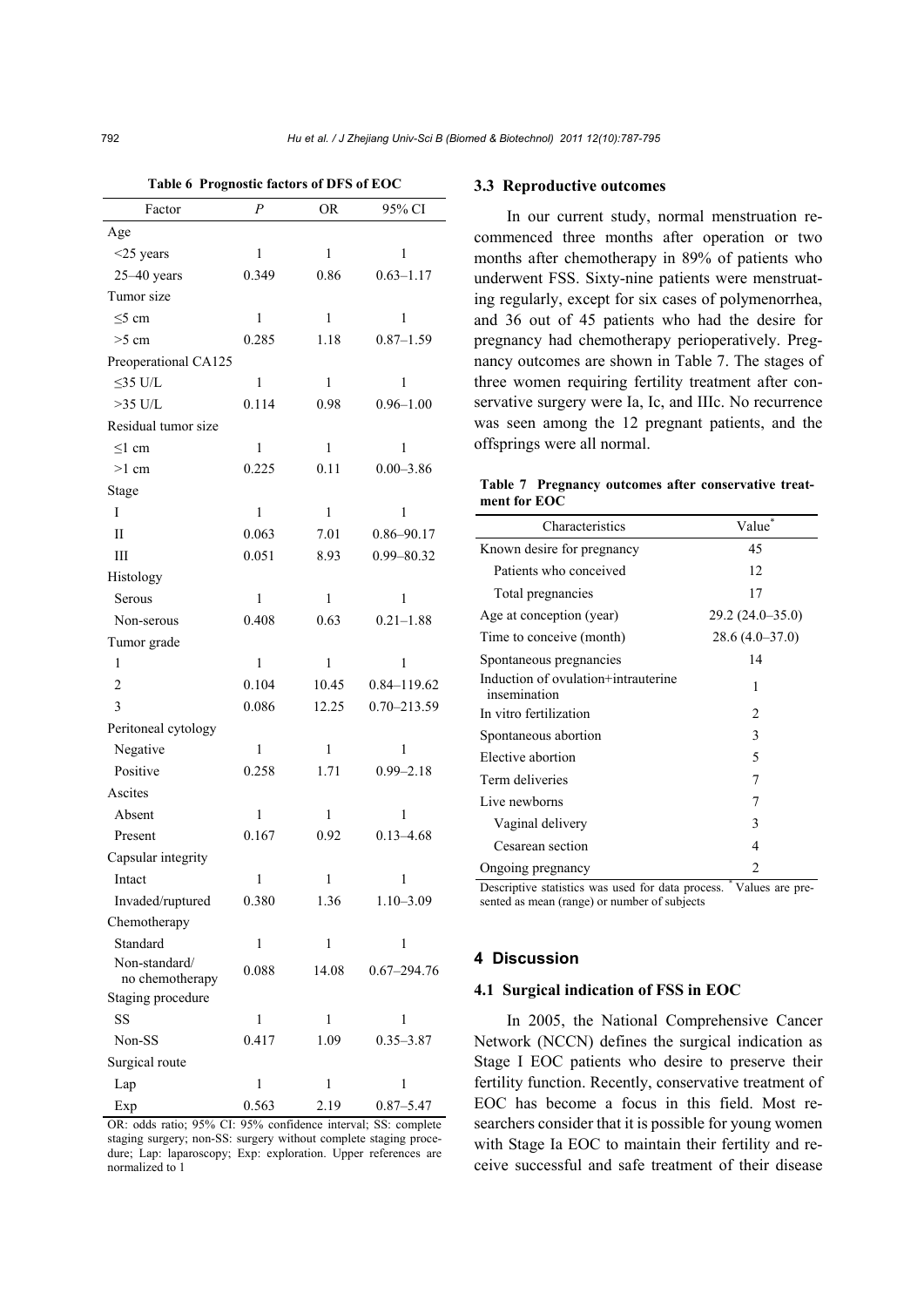(Zanetta *et al*., 1997; Borgfeldt *et al*., 2007). A French multicentric study [Groupe des Chirurgiens de Centre de Lutte Contre le Cancer (GCCLCC) and Société Française d′Oncologie Gynécologique (SFOG)] recommended that conservative surgery is acceptable in young patients with Stage Ia Grade 1 disease, but not suitable for stages higher than Ia (Morice *et al*., 2005). Such patients should always commit to a close follow-up and complete hysterectomy and contralateral adnexectomy or oophorectomy, if necessary, after giving birth (Ding and Xie, 2006).

Recently, some researchers have extended the surgical indication to Stage Ic, Grade 3 and even to Stages II and III. However, their series of patients were too limited to draw a definite conclusion. In China, FSS on advanced stage EOC patients is not usually acceptable, except for young patients with a great desire to preserve their fertility. In our study, most cases converged into the early stage of disease, and most did not have complete SS. So, although most recurrence occurred in patients in advanced stages of disease, we cannot confirm the relationship between the stage and outcome of EOC patients. Our multivariate analysis showed that the stage is not a significant predictor of DFS. Therefore, surgical indication for higher stages needs further investigation in large series. We should always bear it in mind that the main objective of conservative treatment for women with EOC is to spare fertility without negatively affecting OS and DFS.

## **4.2 Clinical factors influencing the prognosis of FSS in EOC**

Nowadays, it is generally accepted that the main factors influencing the prognosis of fertilitysparing treatment are the FIGO stage, pathological grade, and pathological type. Patients with high-risk factors (Stage over Ic, Grade 3, or clear cell carcinoma, etc.) would have significantly higher death and recurrence rates after FSS (Shimada *et al*., 2005; Zeng *et al*., 2005).

EOC patients with higher tumor grades would have a poorer prognosis. Vergote *et al.* (2001) carried out a retrospective study of 1545 Stage Ia EOC patients. Multivariate analyses identified the degree of differentiation as the most powerful prognostic indicator of DFS. They recommended that the degree of differentiation should be used in making decisions on therapy in clinical practice and in the FIGO classification of Stage I ovarian cancer. We reached the same conclusion from our study. Even in patients with Stage Ia disease, the prognosis of Grade 3 disease was significantly poorer.

Most researchers have found that conservative treatment is suitable for patients with serous, mucinous, or endometrioid carcinoma but not for patients with high-risk factors, such as clear cell or anaplastic carcinoma (Morice *et al*., 2005). However, in our study, although patients with clear cell histological type showed a trend of lower survival and higher recurrence, there was no significant difference compared with other types of histology. The small number of clear cell samples might account for the result, and verification of the hypothesis needs larger samples.

There has been debate over the use of tumor stage as a prognostic factor. Some researchers do not agree with the inclusion of Stage Ic in the high-risk group (Seli and Tangir, 2005; Satoh *et al*., 2010). Kajiyama *et al*. (2010) analyzed 60 cases of Stage I EOC patients with FSS, including 30 cases of Stage Ia, 1 case of Stage Ib, and 29 cases of Stage Ic. The results indicated that differences in DFS and OS rates between Stages Ia and Ic were not significant. Our data showed a similar result. So it seems reasonable to revise the criteria for high-risk classification. However, the main limitation of our study was that most patients did not undergo complete SS procedures. Therefore, we cannot confirm that they had true Stage Ia or Ic disease. So data modification and staging procedure identification in large populations are required for further investigation.

There are few published studies of conservative treatment of Stage Ib patients. In our study, the eight cases of Stage Ib were all alive with no evidence of disease. Although we are unable to draw a definite conclusion from these few cases, it is still reasonable to say that conservative surgery of this stage may not have a considerable risk of tumor recurrence.

As for the choice of surgical range and surgical route in early stage patients, a Korean study including 264 Stage I epithelial ovarian tumors (62 complete SS and 202 non-SS) indicated that differences in OS and DFS rates between the two groups were not statistically significant and complete SS was not necessary for patients with Stage I mucinous epithelial tumors (Cho *et al*., 2006). A Chinese study of 89 patients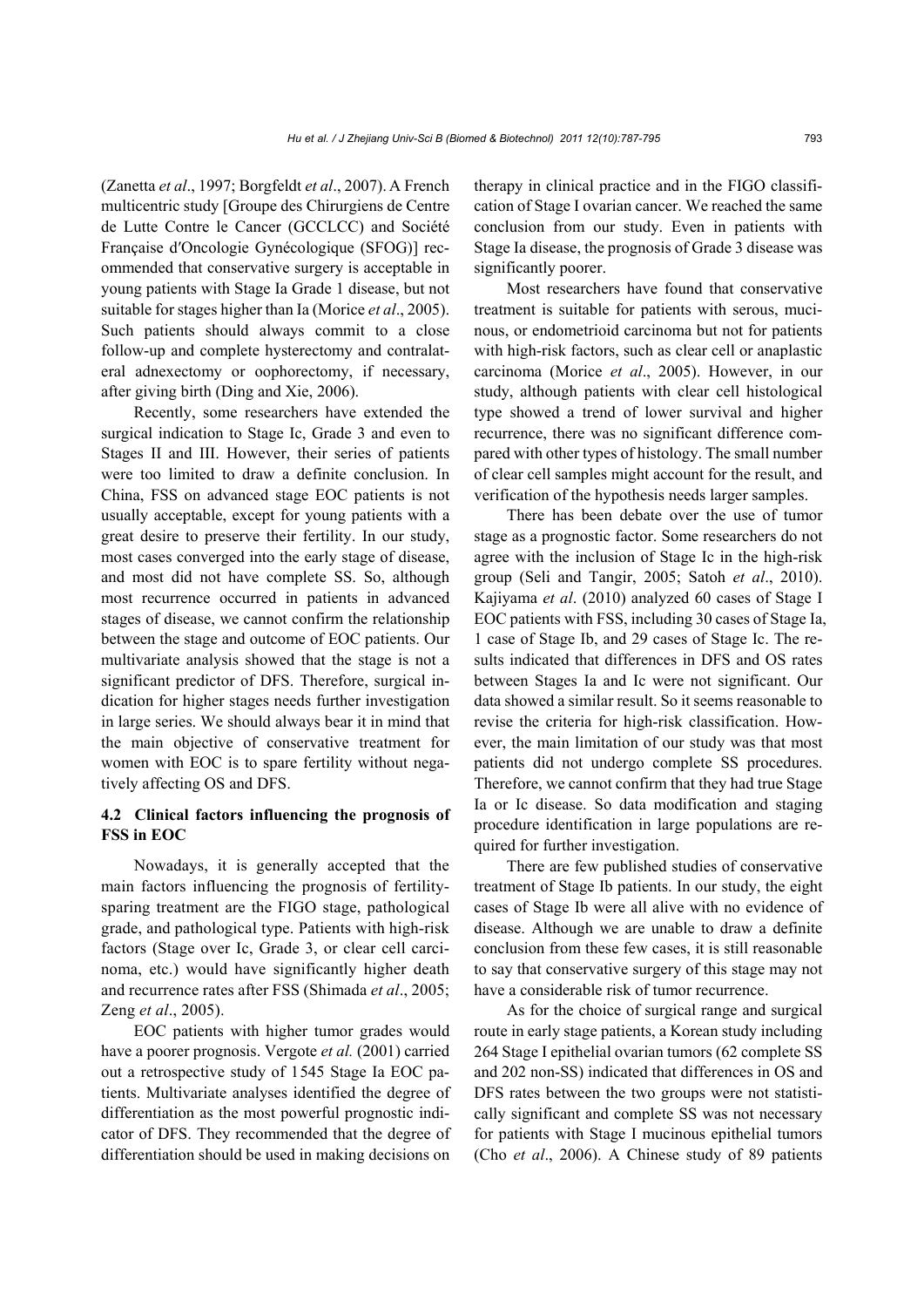indicated that lymph node excision could not improve the prognosis of macroscopic Stage I EOC (Ma *et al*., 2010). Our survival analysis showed no significant difference in OS or DFS between SS and non-SS or between laparoscopy and laparotomy groups for conservative treatment, which may lead to a reconsideration of SS and laparoscopy in clinical practice.

A multivariate analysis of 164 early stage EOC patients revealed that there were three factors related to occult metastasis: CA125 levels over 500 U/ml, positive peritoneal cytology, and Grade 3 disease (Ayhan *et al*., 2007). Multivariate analyses (Vergote *et al.*, 2001) identified that, except for histological grade, none of the following were of prognostic value: histological type, dense adhesion, extracapsular growth, ascites, FIGO stage, and size of tumour. Our study, which included multivariate analysis of several other clinical factors, indicated that there were no individual prognostic factors for conservative treatment of EOC. So it is reasonable to conclude that the recurrence of disease might be affected by complicated situations.

## **4.3 Effect of chemotherapy on ovarian function and fertility**

There is still controversy over the use of chemotherapy after FSS in EOC patients. The key point lies in the effect of chemotherapy on the prognosis and ovarian function, especially on the fertility function and offspring. It is generally accepted that EOC patients of Stage Ia Grade 1 do not need subsequent chemotherapy. However, patients with stages higher than Ic or other high-risk factors should be given auxiliary chemotherapy (Zeng *et al*., 2005). Chemotherapy would lead to temporary menstrual disorder, and 65%–70% patients would regain normal ovarian function after the completion of chemotherapy, while the congenital malformation rate would not be raised.

Previous studies have shown promising reproductive outcomes after chemotherapy for malignant disease (Morice *et al*., 2001; Schilder *et al*., 2002; Park *et al*., 2008). Maltaris *et al*. (2006) reported 282 cases of early stage EOC patients under FSS. A total of 113 (40.07%) patients managed to become pregnant, among whom 87 reached full term. Our data showed similar results suggesting that standard chemotherapy is unlikely to have an evident impact on ovarian function and fertility, despite a high frequency of adjuvant chemotherapy.

Although patients of subsequent chemotherapy should try to become pregnant as early as possible during the disease-free-period, pregnancy should not begin until at least 6–12 months after the end of chemotherapy in order to reduce the negative effect of chemotherapy on the oocytes (Maltaris *et al*., 2007). It may be advisable to establish a limit to the amount of time during which pregnancy may be attempted. Once the predetermined period has elapsed, whether patients have been successful or not, a strong consideration should be given to perform complete radical surgery for ovarian cancer.

## **5 Conclusions**

FSS in the management of EOC is an efficient alternative from an oncologic point of view and could be cautiously considered in young patients who desire to preserve fertility with Stage I Grade 1 disease. However, careful follow-up and patient compliance will be required to detect early ovarian recurrence of disease. Staging procedure and surgical route might not significantly influence the OS or DFS. Standard chemotherapy is unlikely to have an evident impact on ovarian function and fertility.

The main limitation of our current study was the small amount of retrospective data. A larger scale investigation in EOC patients with FSS is expected in future.

#### **References**

- Ayhan, A., Gultekin, M., Celik, N.Y., Dursun, P., Taskiran, C., Aksan, G., Yuce, K., 2007. Occult metastasis in early ovarian cancers: risk factors and associated prognosis. *Am. J. Obstet. Gynecol.*, **196**(1):81.e1-81.e6. [doi:10.1016/ j.ajog.2006.08.043]
- Berman, M.L., 2003. Future directions in the surgical management of ovarian cancer. *Gynecol. Oncol.*, **90**(2): S33-S39. [doi:10.1016/S0090-8258(03)00342-1]
- Borgfeldt, C., Iosif, C., Måsbäck, A., 2007. Fertility-sparing surgery and outcome in fertile women with ovarian borderline tumors and epithelial invasive ovarian cancer. *Eur. J. Obstet. Gynecol. Reprod. Biol*., **134**(1):110-114. [doi:10.1016/j.ejogrb.2006.05.037]
- Cho, Y.H., Kim, D.Y., Kim, J.H., Kim, Y.M., Kim, K.R., Kim, Y.T., Nam, J.H., 2006. Is complete surgical staging necessary in patients with stage I mucinous epithelial ovarian tumors? *Gynecol. Oncol.*, **103**(3):878-882. [doi:10.1016/ j.ygyno.2006.05.022]